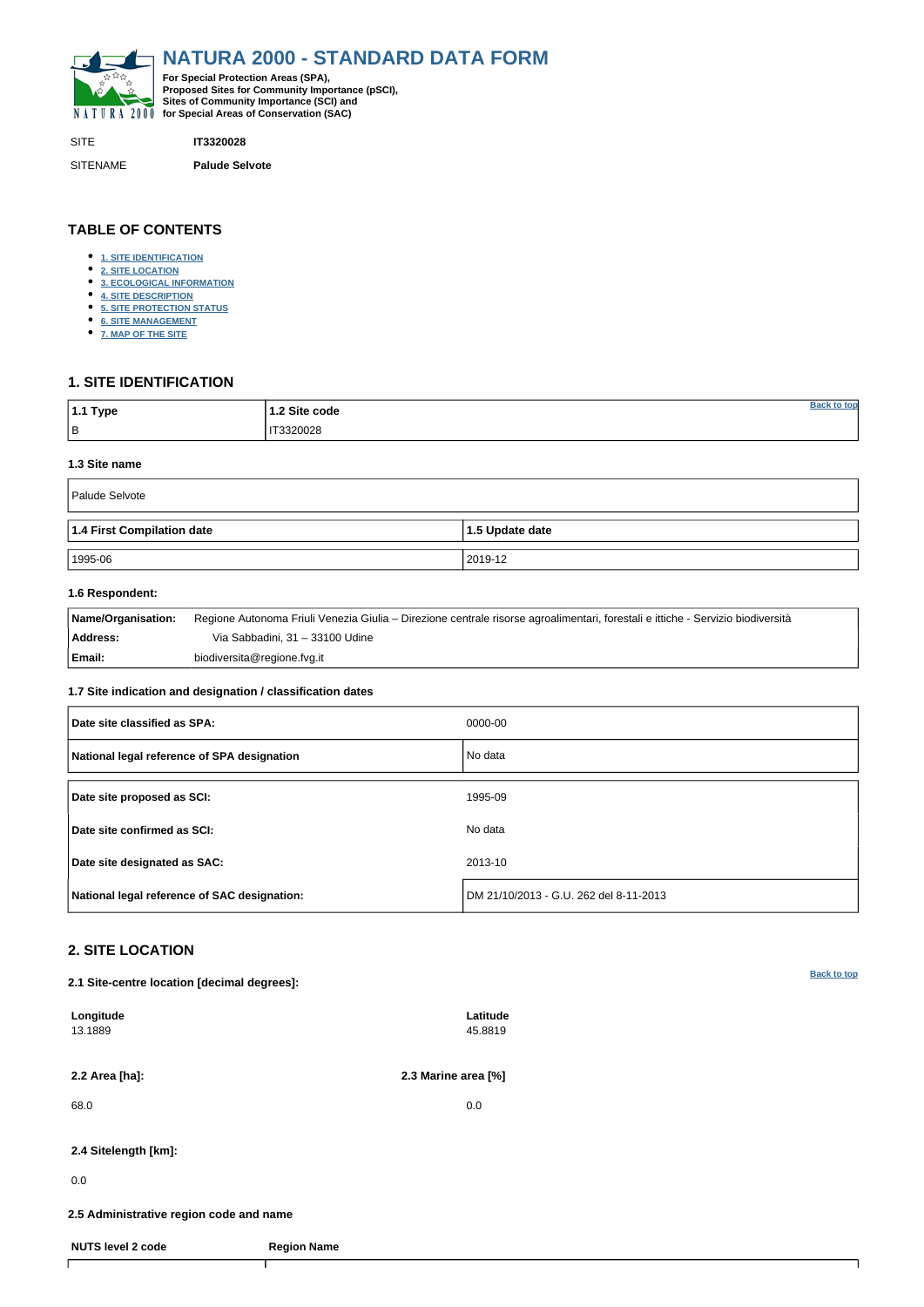**[Back to top](#page-0-0)**

# **2.6 Biogeographical Region(s)**

Continental (100.0 %)

# <span id="page-1-0"></span>**3. ECOLOGICAL INFORMATION**

#### **3.1 Habitat types present on the site and assessment for them**

**Annex I Habitat types Site assessment Code PF NP Cover [ha] Cave [number] Data quality A|B|C|D A|B|C Representativity Relative Surface Conservation Global** 3130 **B** B B B B B B B B 3140 **B** B B B B B B B 3160 0.01 G B C C C 3260 0.9 G B C A A A 6410 2.3 G B C B B 6430 **B** B B B B B B B B B B 7210 0.21 || G || A || C || A || A || A || A 7230 8 8.36 G A C A A A A 91E0 15.4 G B C B B 91F0 1.6 G C C C C

**PF:** for the habitat types that can have a non-priority as well as a priority form (6210, 7130, 9430) enter "X" in the column PF to indicate the priority form.

**NP:** in case that a habitat type no longer exists in the site enter: x (optional)

**Cover:** decimal values can be entered

**Caves:** for habitat types 8310, 8330 (caves) enter the number of caves if estimated surface is not available.

**Data quality:** G = 'Good' (e.g. based on surveys); M = 'Moderate' (e.g. based on partial data with some extrapolation); P = 'Poor' (e.g. rough estimation)

### **3.2 Species referred to in Article 4 of Directive 2009/147/EC and listed in Annex II of Directive 92/43/EEC and site evaluation for them**

| <b>Species</b> |      |                                     |              | Population in the site |              |                         |                         |      |              | <b>Site assessment</b> |                |                |             |              |
|----------------|------|-------------------------------------|--------------|------------------------|--------------|-------------------------|-------------------------|------|--------------|------------------------|----------------|----------------|-------------|--------------|
| G              | Code | <b>Scientific Name</b>              | $\mathbf{s}$ | <b>NP</b>              | T            | <b>Size</b>             |                         | Unit | Cat.         | D.<br>qual.            | <b>A B C D</b> | <b>A B C</b>   |             |              |
|                |      |                                     |              |                        |              | Min                     | <b>Max</b>              |      |              |                        | Pop.           | Con.           | Iso.        | Glo.         |
| В              | A293 | <b>Acrocephalus</b><br>melanopogon  |              |                        | с            |                         |                         |      | R.           | <b>DD</b>              | D              |                |             |              |
| B              | A229 | <b>Alcedo atthis</b>                |              |                        | p            | $\mathbf 1$             | 1                       | p    |              | G                      | D              |                |             |              |
| B              | A029 | Ardea purpurea                      |              |                        | C            |                         |                         |      | R            | <b>DD</b>              | D              |                |             |              |
| B              | A024 | <b>Ardeola ralloides</b>            |              |                        | С            |                         |                         |      | V            | <b>DD</b>              | D              |                |             |              |
| P              | 1646 | <b>Armeria helodes</b>              |              |                        | p            | 120                     | 120                     |      |              | G                      | A              | $\overline{C}$ | A           | A            |
|                | 1092 | <b>Austropotamobius</b><br>pallipes |              |                        | p            |                         |                         |      | P            | <b>DD</b>              | D              |                |             |              |
| F              | 1137 | <b>Barbus plebejus</b>              |              |                        | р            |                         |                         |      | P            | DD                     | D              |                |             |              |
| Α              | 1193 | <b>Bombina variegata</b>            |              |                        | p            |                         |                         |      | С            | <b>DD</b>              | $\mathsf C$    | B              | ${\bf C}$   | $\mathsf C$  |
| В              | A021 | <b>Botaurus stellaris</b>           |              |                        | W            |                         |                         |      | R            | DD                     | D              |                |             |              |
| B              | A197 | <b>Chlidonias niger</b>             |              |                        | ${\bf c}$    |                         |                         |      | $\mathsf C$  | <b>DD</b>              | D              |                |             |              |
| В              | A030 | Ciconia nigra                       |              |                        | $\mathbf C$  |                         |                         |      | V            | <b>DD</b>              | D              |                |             |              |
| B              | A081 | <b>Circus aeruginosus</b>           |              |                        |              | $\overline{\mathbf{1}}$ | 1                       | р    |              | G                      | C              | $\mathsf C$    | $\mathsf C$ | $\mathsf C$  |
| B              | A082 | <b>Circus cyaneus</b>               |              |                        | W            | $\boldsymbol{2}$        | $\overline{\mathbf{4}}$ | П    |              | G                      | C              | A              | $\mathsf C$ | B            |
| B              | A084 | <b>Circus pygargus</b>              |              |                        |              | 1                       | 1                       | p    |              | G                      | B              | Α              | $\mathsf C$ | $\sf B$      |
| F              | 5304 | <b>Cobitis bilineata</b>            |              |                        | р            |                         |                         |      | P            | <b>DD</b>              | D              |                |             |              |
|                | 1071 | Coenonympha oedippus                |              |                        | р            |                         |                         |      | V            | <b>DD</b>              | $\mathsf C$    | $\overline{C}$ | $\sf B$     | $\sf B$      |
| F              | 1163 | <b>Cottus gobio</b>                 |              |                        | p            |                         |                         |      | P            | DD                     | D              |                |             |              |
| В              | A236 | <b>Dryocopus martius</b>            |              |                        | $\mathbf C$  |                         |                         |      | V            | <b>DD</b>              | D              |                |             |              |
| B              | A027 | Egretta alba                        |              |                        | $\mathtt{C}$ |                         |                         |      | $\mathsf{R}$ | DD                     | D              |                |             |              |
| В              | A026 | Egretta garzetta                    |              |                        | $\mathtt{C}$ |                         |                         |      | $\mathsf{R}$ | DD                     | D              |                |             |              |
| R              | 1220 | <b>Emys orbicularis</b>             |              |                        | p            |                         |                         |      | $\mathsf{R}$ | DD                     | $\overline{C}$ | B              | $\mathbf C$ | $\mathsf{C}$ |
| P              | 1502 | <b>Erucastrum palustre</b>          |              |                        | p            | $\bf 8$                 | 10 <sup>1</sup>         |      |              | G                      | Α              | $\mathbf C$    | A           | $\mathsf{A}$ |
| P              | 1714 | Euphrasia marchesettii              |              |                        | p            |                         |                         |      | $\mathsf{R}$ | DD                     | B              | B              | B           | B            |
| В              | A103 | <b>Falco peregrinus</b>             |              |                        | $\mathbf{C}$ |                         |                         |      | V            | DD                     | D              |                |             |              |
| В              | A097 | <b>Falco vespertinus</b>            |              |                        | $\mathtt{C}$ |                         |                         |      | $\mathsf{R}$ | DD                     | D              |                |             |              |
|                |      |                                     |              |                        |              |                         |                         |      |              |                        |                |                |             |              |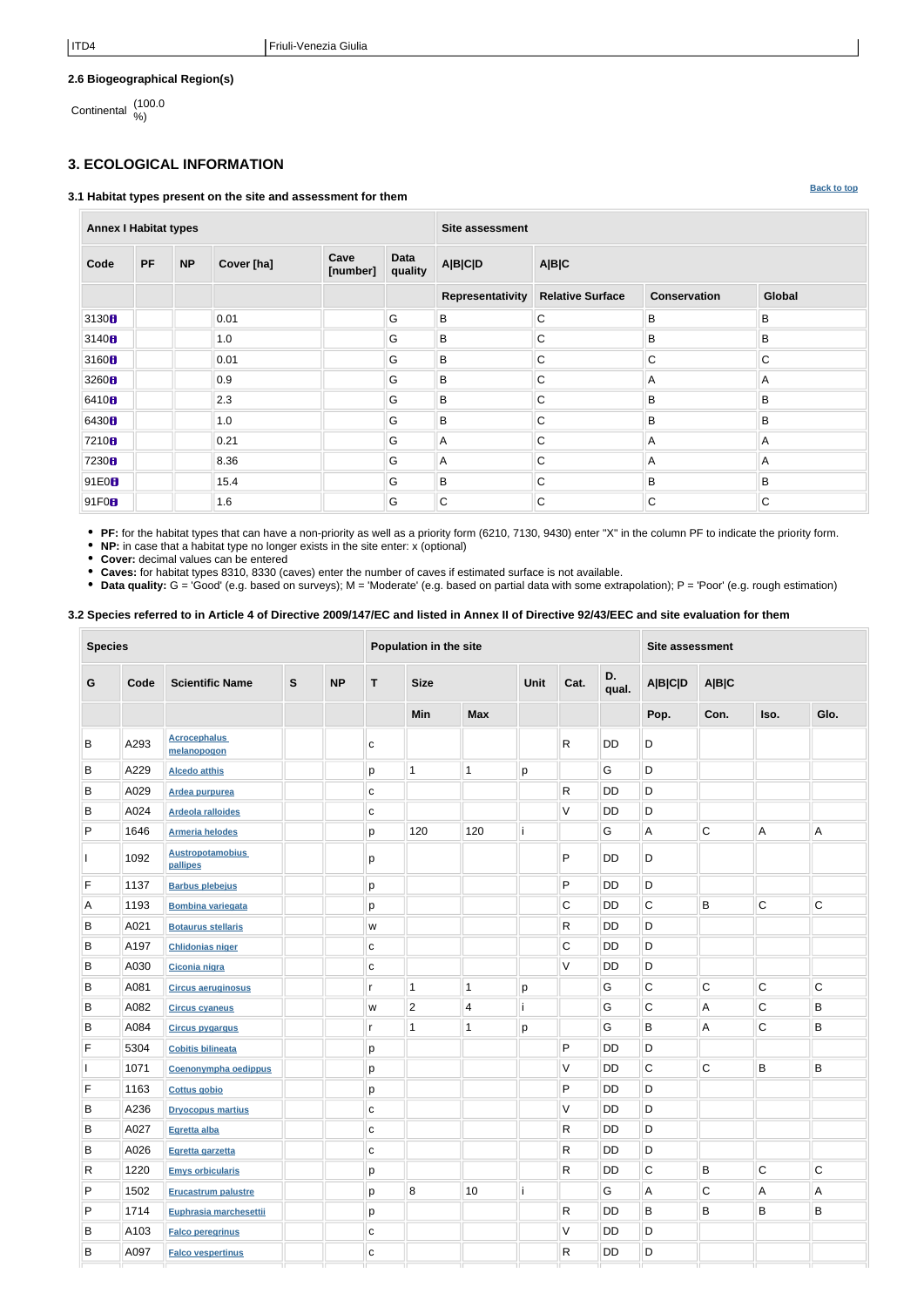| P | 4096 | <b>Gladiolus palustris</b>   | p            |                |                |   | $\mathsf{R}$ | <b>DD</b> | $\mathsf{C}$ | B              | $\mathsf{C}$ | B           |
|---|------|------------------------------|--------------|----------------|----------------|---|--------------|-----------|--------------|----------------|--------------|-------------|
| B | A127 | <b>Grus grus</b>             | $\mathbf C$  |                |                |   | V            | <b>DD</b> | D            |                |              |             |
| B | A022 | <b>Ixobrychus minutus</b>    | C            |                |                |   | $\mathbf C$  | DD        | C            | $\overline{C}$ | C            | $\mathbf C$ |
| B | A338 | Lanius collurio              | r            | $\overline{4}$ | $\overline{4}$ | p |              | G         | D            |                |              |             |
| B | A176 | <b>Larus melanocephalus</b>  | С            |                |                |   | $\mathsf{R}$ | DD        | D            |                |              |             |
| B | A246 | Lullula arborea              | C            |                |                |   | V            | DD        | D            |                |              |             |
| B | A272 | Luscinia svecica             | с            |                |                |   | V            | DD        | D            |                |              |             |
| B | A073 | <b>Milvus migrans</b>        | r            |                |                |   | P            | <b>DD</b> | D            |                |              |             |
| B | A023 | <b>Nycticorax nycticorax</b> | C            |                |                |   | C            | DD        | $\mathsf C$  | $\sf B$        | C            | B           |
| B | A094 | <b>Pandion haliaetus</b>     | C            |                |                |   | $\mathsf{R}$ | DD        | D            |                |              |             |
| B | A072 | Pernis apivorus              | r            | $\overline{1}$ | 1              | p |              | G         | C            | B              | C            | B           |
|   | 6177 | <b>Phengaris teleius</b>     | р            |                |                |   | $\vee$       | DD        | C            | $\mathsf{C}$   | B            | B           |
| B | A151 | Philomachus pugnax           | c            |                |                |   | $\mathsf{C}$ | DD        | D            |                |              |             |
| B | A140 | <b>Pluvialis apricaria</b>   | c            |                |                |   | $\mathsf{R}$ | DD        | D            |                |              |             |
| B | A119 | Porzana porzana              | $\mathbf{C}$ |                |                |   | $\mathsf{R}$ | DD        | D            |                |              |             |
| Α | 1215 | Rana latastei                | р            |                |                |   | $\mathsf{R}$ | DD        | $\mathsf C$  | $\overline{C}$ | $\mathsf{C}$ | $\mathbf C$ |
| B | A166 | <b>Tringa glareola</b>       | с            |                |                |   | V            | DD        | D            |                |              |             |
| Α | 1167 | <b>Triturus carnifex</b>     | p            |                |                |   | $\mathsf{C}$ | DD        | C            | B              | C            | B           |

• Unit: i = individuals, p = pairs or other units according to the Standard list of population units and codes in accordance with Article 12 and 17 reporting (see **[reference portal](http://bd.eionet.europa.eu/activities/Natura_2000/reference_portal)**)

**Group:** A = Amphibians, B = Birds, F = Fish, I = Invertebrates, M = Mammals, P = Plants, R = Reptiles

**S:** in case that the data on species are sensitive and therefore have to be blocked for any public access enter: yes

- Abundance categories (Cat.): C = common, R = rare, V = very rare, P = present to fill if data are deficient (DD) or in addition to population size information
- Data quality: G = 'Good' (e.g. based on surveys); M = 'Moderate' (e.g. based on partial data with some extrapolation); P = 'Poor' (e.g. rough estimation); VP = 'Very poor' (use this category only, if not even a rough estimation of the population size can be made, in this case the fields for population size can remain empty, but the field "Abundance categories" has to be filled in)

**NP:** in case that a species is no longer present in the site enter: x (optional)

**Type:** p = permanent, r = reproducing, c = concentration, w = wintering (for plant and non-migratory species use permanent)

#### **3.3 Other important species of flora and fauna (optional)**

| <b>Species</b> |             |                                       |              | Population in the site |             |            |      | <b>Motivation</b> |                                |                           |                         |              |                           |                           |
|----------------|-------------|---------------------------------------|--------------|------------------------|-------------|------------|------|-------------------|--------------------------------|---------------------------|-------------------------|--------------|---------------------------|---------------------------|
| Group          | <b>CODE</b> | <b>Scientific Name</b>                | $\mathbf{s}$ | <b>NP</b>              | <b>Size</b> |            | Unit | Cat.              | <b>Species</b><br><b>Annex</b> |                           | <b>Other categories</b> |              |                           |                           |
|                |             |                                       |              |                        | Min         | <b>Max</b> |      | <b>C R V P</b>    | IV                             | $\mathsf{V}$              | $\mathbf{A}$            | $\, {\bf B}$ | $\mathbf C$               | $\mathsf D$               |
| P              |             | <b>Allium suaveolens</b>              |              |                        |             |            |      | ${\sf R}$         |                                |                           | Χ                       |              |                           |                           |
| P              |             | <b>Anagallis tenella</b>              |              |                        |             |            |      | P                 |                                |                           | Χ                       |              |                           |                           |
| P              |             | <b>Centaurea forojulensis</b>         |              |                        |             |            |      | $\mathsf{R}$      |                                |                           | Χ                       | $\mathsf{X}$ |                           | $\pmb{\times}$            |
| P              |             | <b>Cirsium canum</b>                  |              |                        |             |            |      | P                 |                                |                           | Χ                       |              |                           |                           |
| $\mathsf{R}$   | 1281        | Elaphe longissima                     |              |                        |             |            |      | R                 | $\mathsf{X}$                   |                           |                         |              | $\mathsf{X}$              | $\boldsymbol{\mathsf{X}}$ |
| P              |             | Gentiana pneumonanthe                 |              |                        |             |            |      | ${\sf R}$         |                                |                           | Χ                       |              |                           | X                         |
|                | 1026        | <b>Helix pomatia</b>                  |              |                        |             |            |      | P                 |                                | $\boldsymbol{\mathsf{X}}$ |                         |              | $\mathsf{X}$              | Χ                         |
| R              | 5670        | <b>Hierophis viridiflavus</b>         |              |                        |             |            |      | C                 | X                              |                           |                         |              | Χ                         | Χ                         |
| P              |             | <b>Hottonia palustris</b>             |              |                        |             |            |      | ${\sf P}$         |                                |                           | Χ                       |              |                           | X                         |
| А              | 5358        | <b>Hyla intermedia</b>                |              |                        |             |            |      | $\mathsf C$       |                                |                           |                         |              | X                         | X                         |
| F              |             | <b>Knipowitschia</b><br>punctatissima |              |                        |             |            |      | $\mathsf{P}$      |                                |                           |                         | $\mathsf{X}$ |                           |                           |
| R              | 1263        | <b>Lacerta viridis</b>                |              |                        |             |            |      | $\mathsf C$       | $\mathsf X$                    |                           |                         |              | $\boldsymbol{\mathsf{X}}$ | $\mathsf X$               |
| M              | 1358        | <b>Mustela putorius</b>               |              |                        |             |            |      | ${\sf R}$         |                                | $\mathsf X$               | X                       |              | X                         | $\mathsf X$               |
| R              | 1292        | <b>Natrix tessellata</b>              |              |                        |             |            |      | ${\sf P}$         | $\mathsf{X}$                   |                           |                         |              | X                         | $\pmb{\times}$            |
| M              | 2595        | <b>Neomys anomalus</b>                |              |                        |             |            |      | $\mathsf C$       |                                |                           |                         |              | X                         | $\mathsf X$               |
| P              |             | <b>Orchis palustris</b>               |              |                        |             |            |      | P                 |                                |                           | Χ                       |              | X                         | X                         |
| F              |             | Padogobius martensii                  |              |                        |             |            |      | ${\sf P}$         |                                |                           |                         | $\mathsf{X}$ |                           |                           |
| F              |             | <b>Phoxinus phoxinus</b>              |              |                        |             |            |      | P                 |                                |                           |                         |              |                           | X                         |
| P              |             | <b>Plantago altissima</b>             |              |                        |             |            |      | P                 |                                |                           | X                       |              |                           |                           |
| R              | 1256        | <b>Podarcis muralis</b>               |              |                        |             |            |      | $\mathsf C$       | $\mathsf X$                    |                           |                         |              | $\mathsf X$               | $\mathsf{X}$              |
| А              | 1209        | Rana dalmatina                        |              |                        |             |            |      | $\mathsf C$       | $\mathsf X$                    |                           |                         |              | $\mathsf X$               | $\mathsf X$               |
| Α              | 1210        | Rana esculenta                        |              |                        |             |            |      | $\mathsf C$       |                                | $\mathsf{X}$              |                         |              | $\mathsf X$               | $\mathsf X$               |
| Α              | 1207        | Rana lessonae                         |              |                        |             |            |      | $\mathsf C$       | $\mathsf X$                    |                           |                         |              | $\boldsymbol{\mathsf{X}}$ | $\mathsf X$               |
| P              |             | Senecio fontanicola                   |              |                        |             |            |      | $\mathsf{R}$      |                                |                           | X                       | $\mathsf{X}$ |                           |                           |
| P              |             | Sesleria uliginosa                    |              |                        |             |            |      | $\mathsf V$       |                                |                           | X                       |              |                           |                           |
| R              | 5902        | Vipera aspis<br>francisciredi         |              |                        |             |            |      | ${\sf P}$         |                                |                           |                         |              | X                         | X.                        |
|                |             |                                       |              |                        |             |            |      |                   |                                |                           |                         |              |                           |                           |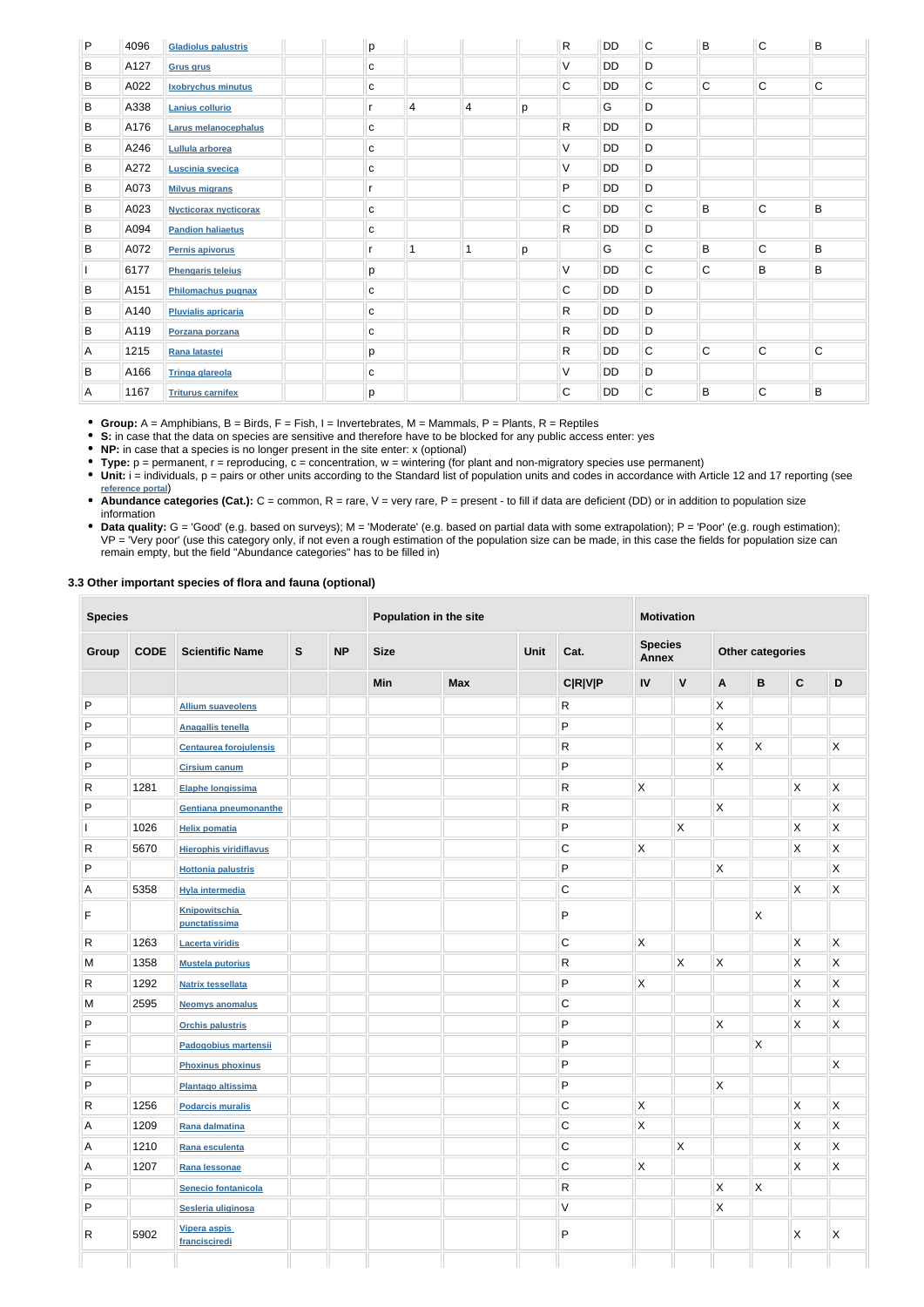| Positive Impacts |                                  |                                       |                             |
|------------------|----------------------------------|---------------------------------------|-----------------------------|
| IRank            | Activities,<br>management [code] | <b>Pollution</b><br>(optional) [code] | linside<br>/outside [i o b] |
| IM.              | A03                              |                                       |                             |

Pollution:  $N =$  Nitrogen input,  $P =$  Phosphor/Phosphate input,  $A =$  Acid input/acidification,  $T =$  toxic inorganic chemicals,  $O =$  toxic organic chemicals,  $X =$  Mixed pollutions  $i = inside, o = outside, b = both$ 

| Negative Impacts |                                 |                                |                           |
|------------------|---------------------------------|--------------------------------|---------------------------|
| Rank             | Threats and<br>pressures [code] | Pollution<br>(optional) [code] | inside/outside<br>[i o b] |
| Η                | F03.01                          |                                | b                         |
| Η                | K02.02                          |                                |                           |
| Ή                | J02.03                          |                                | o                         |
| Ή                | A02.01                          |                                | b                         |
| M                | A01                             |                                | b                         |
| M                | D01.01                          |                                |                           |
| lм               | 101                             |                                | lb                        |
| lм               | E01                             |                                | o                         |
| lм               | <b>B02</b>                      |                                | lb                        |
| M                | A08                             |                                | b                         |

**[Back to top](#page-0-0)**

| 5995 | Zootoca vivipara |  |  |  |  |  |  |
|------|------------------|--|--|--|--|--|--|
|      | carniolic        |  |  |  |  |  |  |

- **Group:** A = Amphibians, B = Birds, F = Fish, Fu = Fungi, I = Invertebrates, L = Lichens, M = Mammals, P = Plants, R = Reptiles
- **CODE:** for Birds, Annex IV and V species the code as provided in the reference portal should be used in addition to the scientific name
- **S:** in case that the data on species are sensitive and therefore have to be blocked for any public access enter: yes
- **NP:** in case that a species is no longer present in the site enter: x (optional)
- Unit: i = individuals, p = pairs or other units according to the standard list of population units and codes in accordance with Article 12 and 17 reporting, (see **[reference portal](http://bd.eionet.europa.eu/activities/Natura_2000/reference_portal)**)
- **Cat.:** Abundance categories:  $C =$  common,  $R =$  rare,  $V =$  very rare,  $P =$  present
- **Motivation categories: IV, V:** Annex Species (Habitats Directive), **A:** National Red List data; **B:** Endemics; **C:** International Conventions; **D:** other reasons

# <span id="page-3-0"></span>**4. SITE DESCRIPTION**

#### **4.1 General site character**

| Habitat class              | % Cover |
|----------------------------|---------|
| N <sub>16</sub>            | 1.0     |
| <b>N07</b>                 | 29.0    |
| N08                        | 19.0    |
| N <sub>12</sub>            | 8.0     |
| N06                        | 1.0     |
| N <sub>14</sub>            | 23.0    |
| N23                        | 1.0     |
| N10                        | 15.0    |
| N20                        | 3.0     |
| <b>Total Habitat Cover</b> | 100     |

#### **Other Site Characteristics**

Il sito, caratterizzato da alluvioni limose per lo più calcareo-dolomitiche, presenta notevoli fenomeni di risorgenza che permettono la formazione di habitat paludosi. Esso include uno degli ultimi lembi di torbiera della pianura friulana e conserva anche un vasto molinieto molto ricco di specie rare. Nella porzione inferiore si è formato nei decenni un boschetto di ontano. Il sito è soggetto ad azioni di gestione e ripristino nell?ambito di un progetto LIFE NATURA.

#### **4.2 Quality and importance**

Il sito costituisce uno degli ultimi lembi di torbiera bassa alcalina in cui sopravvivono endemismi e specie microterme, fra le quali importanti popolazioni di Armeria helodes ed Erucastrum palustre. Nel sito sono presenti anche praterie igrofile a molinia e boschi d'umidità a salice bianco e pioppo nero. Il sito conserva interessanti esempi di prati chiusi ("pays a bochage"). E? un importante sito di rifugio e riproduzione, all?interno di vaste bonifiche, di Circus pygargus e di svernamento di Circus cyaneus. La fauna di questi habitat umidi inframmezzati a coltivi non è ancora ben conosciuta, ma spicca per la presenza di varie specie di pregio (Bombina variegata, Triturus carnifex, Rana latastei) e per la presenza di cospicue popolazioni di Zootoca vivipara carniolica, mentre le popolazioni di Vipera aspis francisciredi sono considerate particolarmente importanti in quanto per lo più isolate. Fra gli insetti è possibile ricordare la presenza di Maculinea teleius e Coenonympha oedippus. Mustela putorius e Neomys anomalus sono abbastanza rarefatti. Le acque della zona comprendono un popolamento ittico piuttosto variegato, costituito fra le altre specie, da Cobitis taenia e Cottus gobio. È presente Austropotamobius pallipes.

#### **4.3 Threats, pressures and activities with impacts on the site**

The most important impacts and activities with high effect on the site

#### **4.4 Ownership (optional)**

Rank:  $H = high$ ,  $M = medium$ ,  $L = low$ 

#### **4.5 Documentation**

BULGARINI F., CALVARIO E., FRATICELLI F., PETRETTI F. & SARROCCO S., 1999. Libro Rosso degli animali d'Italia. Vertebrati. WWf Italia ed., Roma: 1-210. DE LUISE G., 2006. I Crostacei decapodi di acqua dolce in Friuli Venezia Giulia. Recenti acquisizioni sul comportamento e sulla distribuzione nelle acque dolci della Regione. Venti anni di studi e ricerche. Ente Tutela Pesca del Friuli Venezia Giulia, Udine.LAPINI L. & FABIAN S., 2005. Una popolazione di Zootoca vivipara carniolica MAYER, BÖHME, TIEDERMANN & BISCHOFF, 2000 nelle zone umide dell'Alto Livenza (Italia nord-orientale, Reptilia: Lacertidae). Gortania-Atti del Museo Friulano di Storia Naturale, Udine, 26 (2004): 289-296.MARTELLI D. & PARODI R., 1992. Albanella minore, Circus Pygargus. In: BRICHETTI P. et al. (eds.), Fauna d'Italia. XXIX. Aves. I. Ed. Calderini, pp. 541-550, Bologna. ORIOLO G., DEL FAVERO G., SIARDI E., DREOSSI G. F., VANONE G., 2010. Tipologie dei boschi ripariali e palustri in Friuli Venezia Giulia. Regione Autonoma Friuli Venezia Giulia. 95 pp.PESTRIN C., ZANDIGIACOMO P., 2003. Contributo alla conoscenza della fauna a Ropaloceri della Palude Selvote (Pianura Friulana). Boll. Soc. Naturalisti "Silvia Zenari", Pordenone, 27:87-98.PESTRIN C. & ZANDIGIACOMO P., 2004. Contributo alla fauna a Rapaloceri della Palude Selvate (Pianura Friulana). Boll. Soc. Naturalisti "Silvia Zenari", Pordenone, 27 (2003): 87-98.POLDINI L., 1973. Die Pflanzendecke der Kalkflachmoore in Friaul (Nordostitalien). Berichte des Geobot. Inst. ETH, Stiftung Rübel, 51:166-178, Zürich.POLDINI L., 1977. Centaurea forojuliensis, della sect. Jacea DC. s. str., nuova entità dal Friuli. Giorn. Bot. Ital. 111(6): 368.POLDINI L., VIDALI M., GANIS P., 2011. Riparian Salix alba: Scrubs of the Po lowland (N-Italy) from an European perspective. Pl. Bios. 145 (sup.1): 132-147RICHARD J. & SEMENZATO M.,